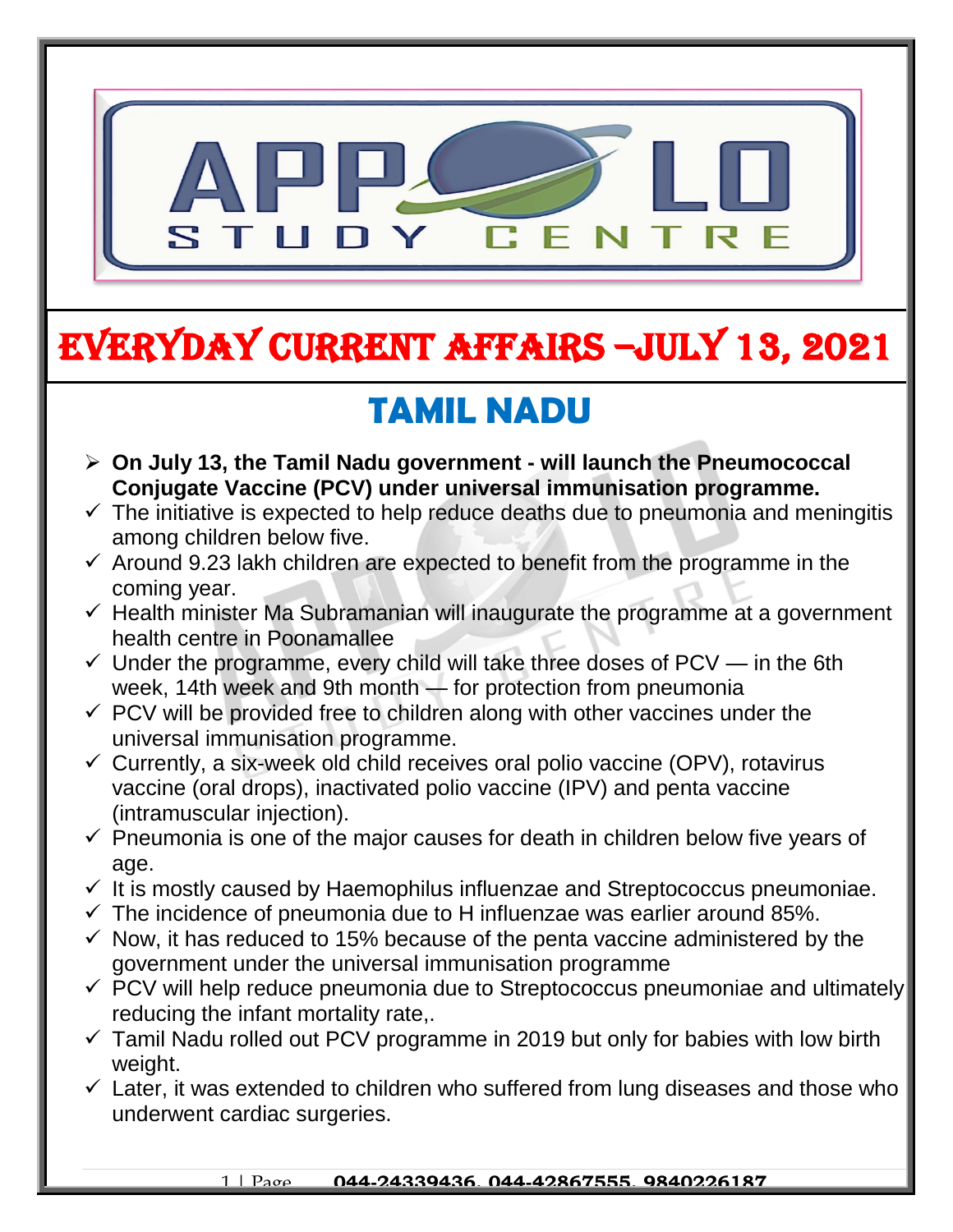- **On July 12, an all-party meeting in Chennai - unanimously urged the Union government not to clear the Mekedatu dam project pushed by Karnataka**
- $\checkmark$  Meanwhile, the BJP government in Karnataka said it would do everything possible to implement the project to meet the drinking water needs of Bengaluru city and for hydel power generation.
- $\checkmark$  The all-party meeting led by chief minister M K Stalin unanimously passed three resolutions.
- $\checkmark$  The parties said that no construction should be done at Mekedatu without the approval of Tamil Nadu as per the Supreme Court order.
- $\checkmark$  They offered full support and cooperation to the state government's initiatives to stall the project, which they said was a challenge to the Constitution.
- $\checkmark$  According to the CM, the proposed dam, with a capacity of 67.16tmcft, would affect the interests of Tamil Nadu farmers.
- **The state finance department - has increased pensioners' contribution to the Family Security Fund Scheme and has sanctioned Rs. 25 crore to clear pending settlements.**
- $\checkmark$  Under the scheme, pensioners make a monthly contribution till the date of death and in return, family members get Rs.50,000 on the death of the pensioner.
- $\checkmark$  When the scheme was launched in 1996, each pensioner contributed Rs.20 and Rs.25,000 was paid on their death.
- $\checkmark$  The contribution and settlement amount was increased at regular time intervals to run the scheme.
- $\checkmark$  But in August 2020, the state government stopped paying the settlements to family members of deceased pensioners, citing fund crunch as the reason.
- $\checkmark$  As of May 2021, there are about 13,746 pending claims for settlement
- $\checkmark$  Considering the fact that it is an optional and self-supporting scheme, the state finance department issued orders increasing the pensioners' monthly contribution from Rs.80 to Rs.150 on July 7
- $\checkmark$  In addition to this, the state has sanctioned Rs.25 crore to settle these backlog claims.
- $\checkmark$  This amount has been sanctioned as an advance from the government account to the scheme recoverable over 5 years period without interest.
- $\checkmark$  There are seven lakh pensioners in the state and roughly 96,000 among them reside in Chennai.

### **STATES**

- **Assam government – has tabled the Assam Cattle Preservation Bill in the assembly on the first day of the budget session on July 12**
- $\checkmark$  The Bill seeks to regulate slaughter, consumption and transportation of cattle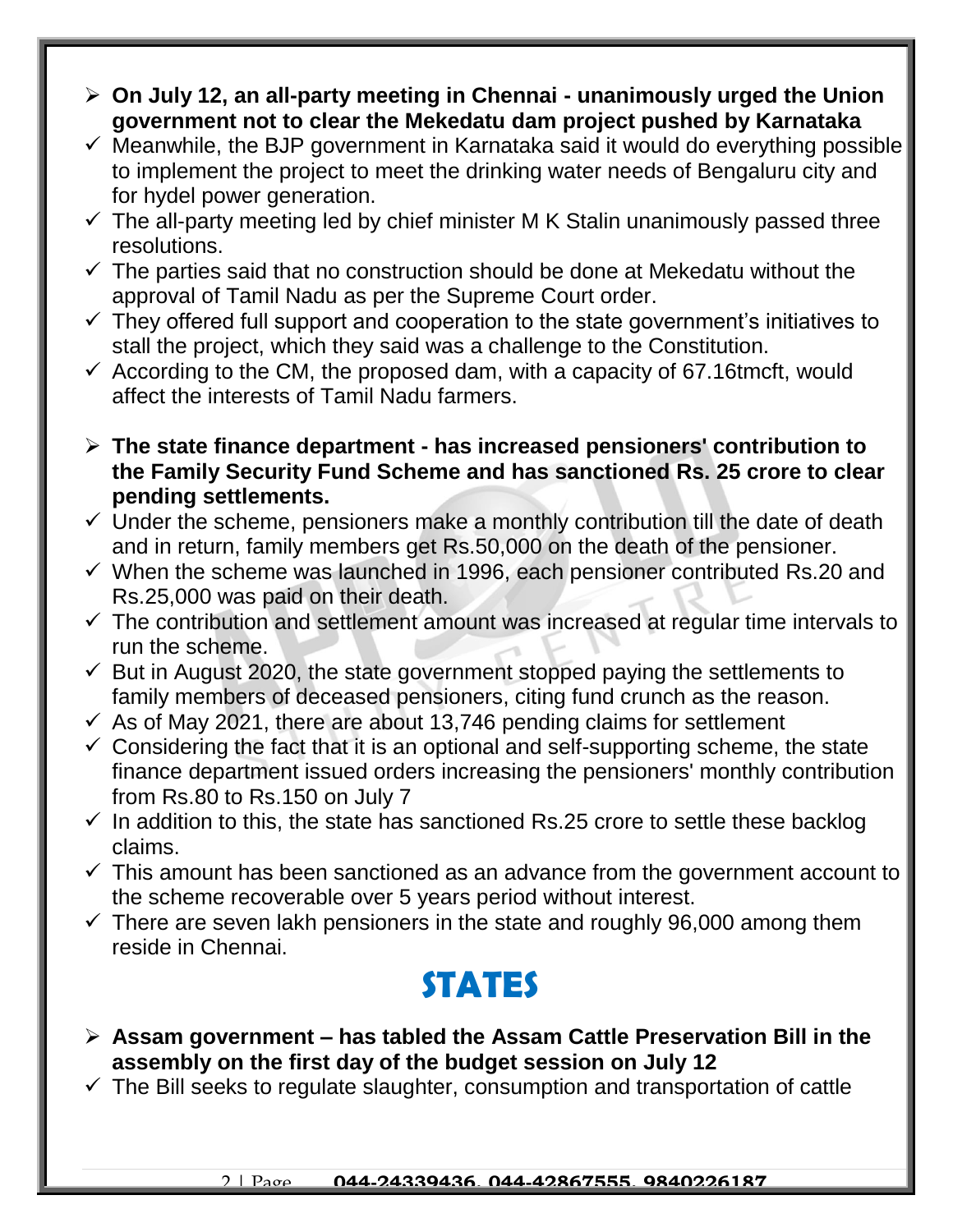- $\checkmark$  Further, sale, offering or display of beef will be prohibited in areas in Assam that are predominantly inhabited by Hindu, Jain, Sikh and other non beef-eating communities
- $\checkmark$  The bill was tabled in the assembly by Assam chief minister Himanta Biswa Sarma.
- $\checkmark$  The state government has also announced that prohibition will come into effect within a radius of 5km of any temple, satra (Vaishnavite monastery), or other Hindu religious institutions.
- $\checkmark$  It also may be applicable to any other institution or areas prescribed by a competent authority.

### **INTERNATIONAL**

- **On July 12, foreign ministers of European Union (EU) - agreed to launch a global infrastructure plan linking Europe to the world as a counter to China's Belt and Road Initiative to link Europe to Asia**
- $\checkmark$  During the meeting, the EU has unveiled a formal path for an ambitious "connectivity" plan called "A Globally Connected Europe" from 2022
- $\checkmark$  The EU has already signed partnerships with Japan and India to coordinate transport, energy and digital projects linking Europe and Asia.
- $\checkmark$  The EU strategy makes no mention of China.
- $\checkmark$  Since 2013, China has launched construction projects across more than 60 countries, over a network of land and sea links across Southeast Asia, Central Asia, the Middle East, Europe and Africa.

## **SCIENCE, TECHNOLOGY & ENVIRONMENT**

- **Mars and Venus— two of the Earth's closest neighbours — will come closest to each other in the sky on July 12**
- $\checkmark$  People can watch these planets with the naked eye
- $\checkmark$  This unique phenomenon is part of a 'planetary conjunction' when two planets appear to have come closer, even though they remain quite far away.
- $\checkmark$  Mars and Venus are passing close to each other in the sky and will be only 0.5 deg - as wide as the size of the Moon - on July 13
- $\checkmark$  The celestial event will become visible about 45 minutes after sunset under clear weather conditions in the western horizon.
- $\checkmark$  The two planets will initially stand 16° above the western horizon and then sink below it 1 hour and 42 minutes after the Sun.
- $\checkmark$  Before July 12, Moon passed closest to the two planets on July 11.
- $\checkmark$  After July 12, the next Venus-Mars conjunction will occur on February 22, 2024.
- $\checkmark$  The last conjunction between the two happened on August 24, 2019, but the planets were only 3° from the Sun and were therefore not visible from the Earth.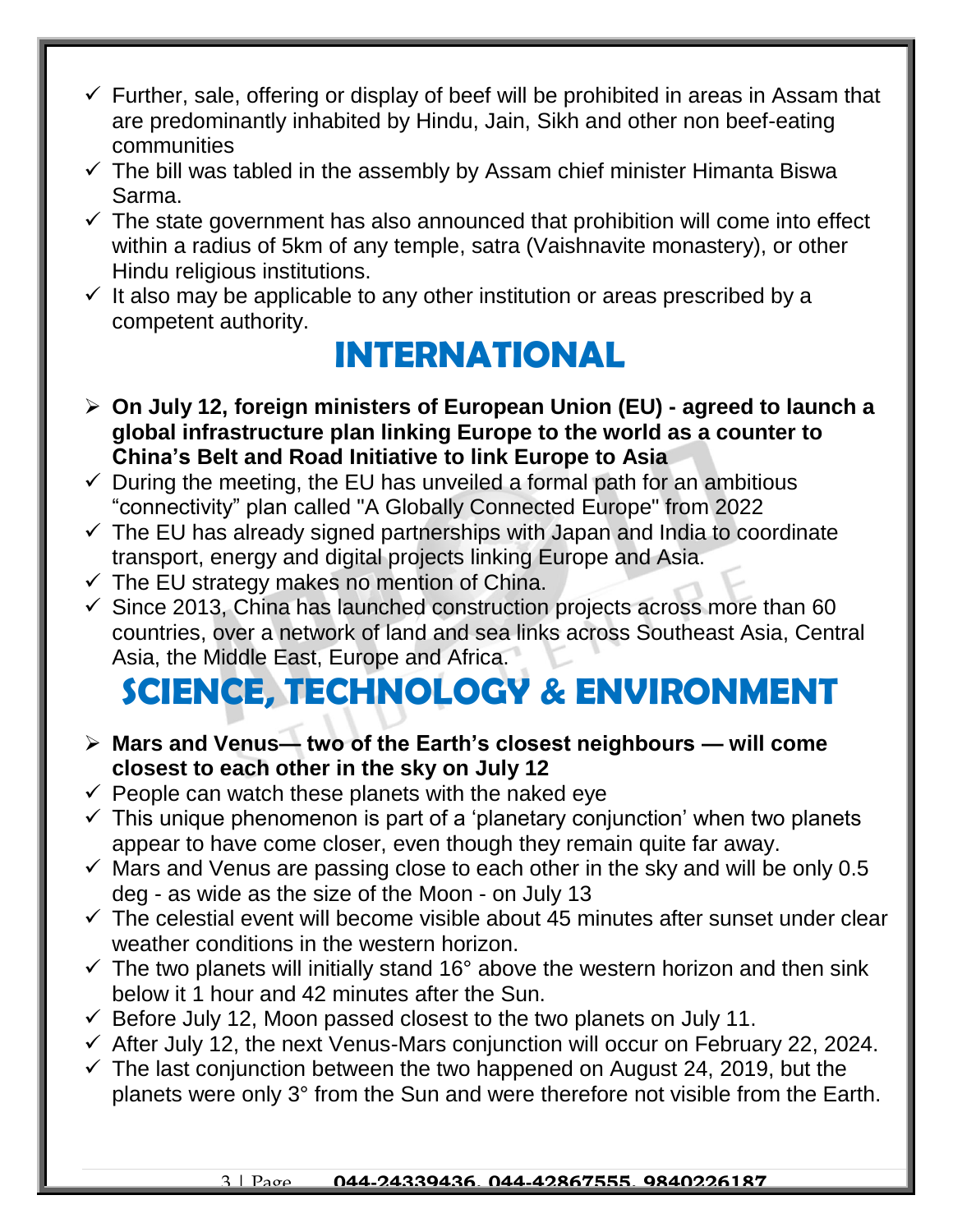- **The scientists from Chennai-based National Institute of Ocean Technology (NIOT) - have developed a key ingredient for luxury cosmetic and skin care products from a type of bacteria**
- $\checkmark$  The ingredient has UV protection and anti-ageing properties
- $\checkmark$  It was developed from a novel strain of bacteria found on the seabed sediment in the Andaman Sea.
- $\checkmark$  This was one of the two technologies transferred to the industry by NIOT recently.
- $\checkmark$  The other technology is a bio-surfactant, which is an emulsifying agent
- $\checkmark$  This is also made from bacteria found in deep sea sediment in the Andaman Sea
- $\checkmark$  It is used in food like ice creams, agriculture and pharma industry, as an alternative to chemical surfactant.
- $\checkmark$  The team from Marine Biotechnology group at NIOT identified a novel strain of Bacillus clausii to produce a key ingredient 'ectoine'
- $\checkmark$  Ectoine is a molecule which is capable of protecting the skin from ultraviolet radiation and has anti-ageing properties.
- $\checkmark$  At present, ectoine is being imported and the new technology will reduce the cost of manufacturing and the dependency



- $\checkmark$  Earlier in July, NIOT director G A Ramadass signed an agreement for technology transfer of cosmetic ingredient with Cosmos Biotech LLP, Bengaluru.
- $\checkmark$  The biosurfactant was also developed from a deep sea bacteria called brevibacterium
- $\checkmark$  This microbe-derived biosurfactant has advantages over their synthetic counterparts
- $\checkmark$  It is biodegradable, non-toxic and is highly stable and works efficiently in a wide range of pH, temperature and salinity levels.
- $\checkmark$  The technology was transferred to EcoBuildCorp Private Limited, Bengaluru through National Research Development Corporation for the purpose of commercialisation.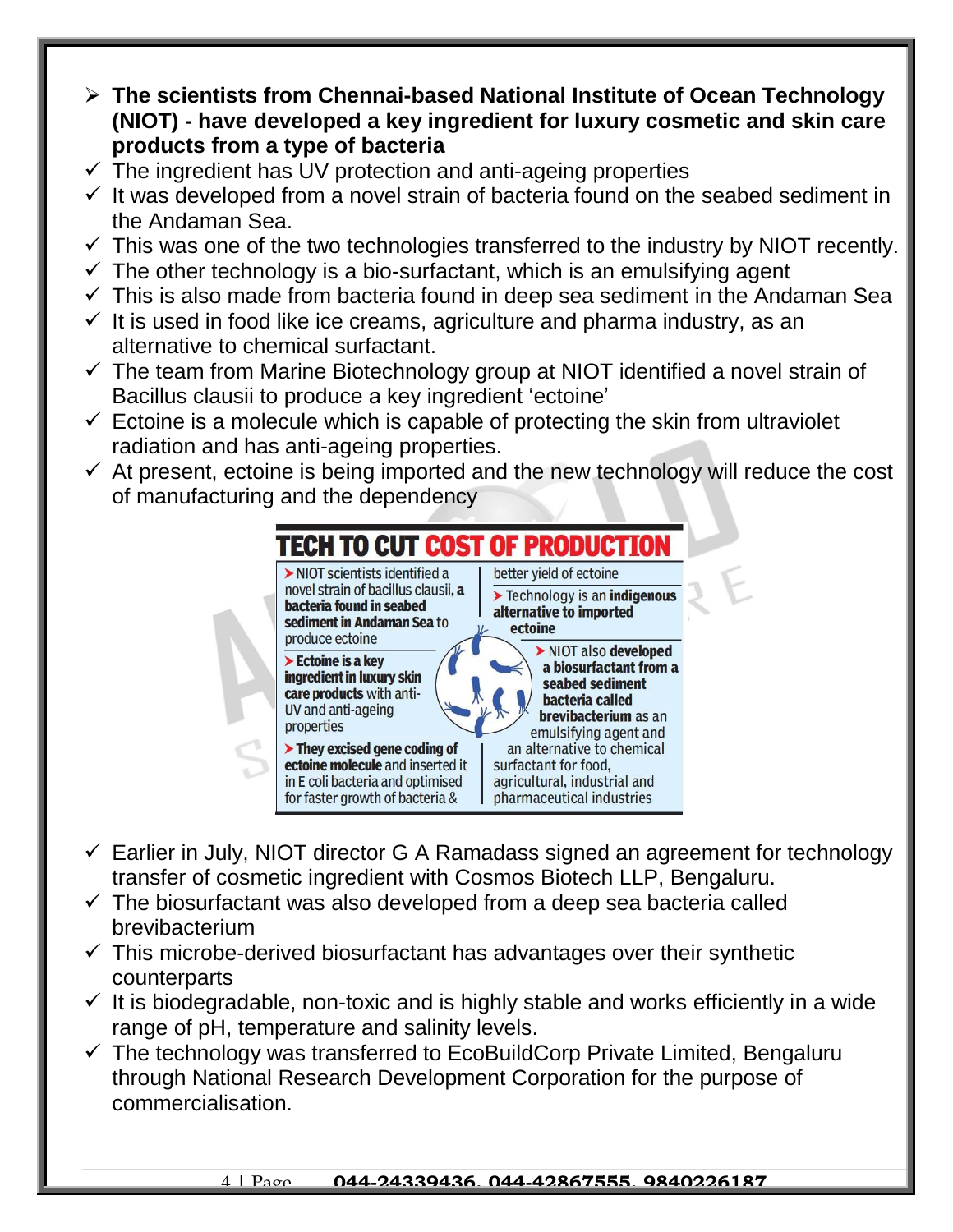#### **SPORTS**

 **Italy - won the European Championship 2020 by beating England 3-2 on penalties on July 11 at Wembley, UK**



- $\checkmark$  The match ended 1-1 in normal and extra-time and was then decided by penalties for only the second time in history after the 1976 Euro in which Czechoslovakia defeated West Germany
- $\checkmark$  Italy last won the Euro in Rome in 1968, the first time a team clinched the title on home soil.



 $\checkmark$  They have now won their second Euro title after 53 years, the longest gap between two trophies

5 | Page **044-24339436, 044-42867555, 9840226187**